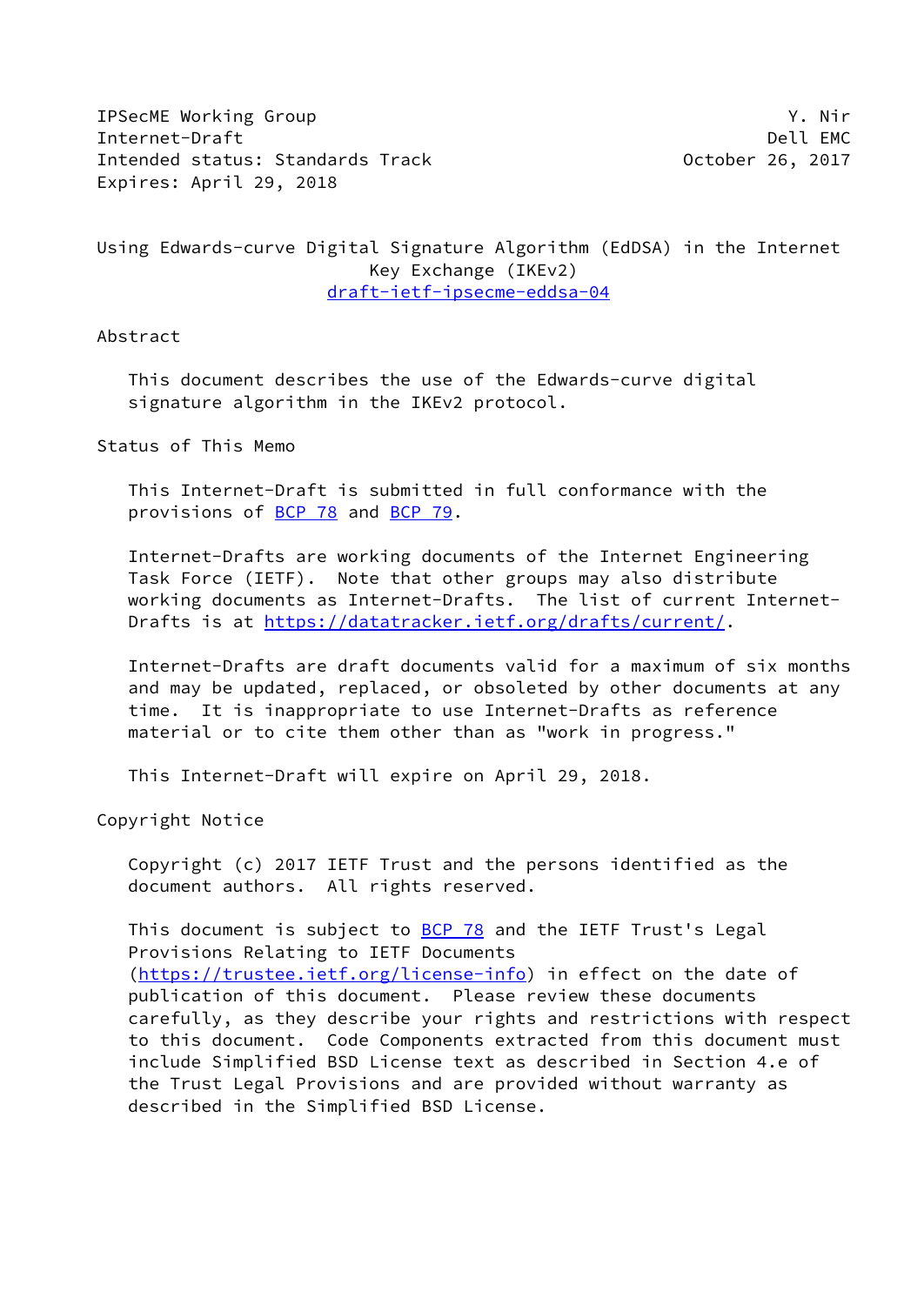<span id="page-1-1"></span>Internet-Draft EdDSA in IKEv2 October 2017

### Table of Contents

| 1.1. Conventions Used in This Document 3 |  |
|------------------------------------------|--|
| 2. The "Identity" Hash Identifier 3      |  |
|                                          |  |
|                                          |  |
|                                          |  |
|                                          |  |
| A.1. ASN.1 Object for Ed25519 5          |  |
| A.2. ASN.1 Object for Ed448 5            |  |
|                                          |  |

#### <span id="page-1-0"></span>[1](#page-1-0). Introduction

The Internet Key Exchange protocol [[RFC7296\]](https://datatracker.ietf.org/doc/pdf/rfc7296) can use arbitrary signature algorithms as described in  $[RFC7427]$  $[RFC7427]$ . The latter RFC defines the SIGNATURE\_HASH\_ALGORITHMS notification where each side of the IKE negotiation lists its supported hash algorithms. This assumes that all signature schemes involve a hashing phase followed by a signature phase. This made sense because most signature algorithms either cannot sign messages bigger than their key or truncate messages bigger than their key.

 EdDSA ([\[RFC8032](https://datatracker.ietf.org/doc/pdf/rfc8032)]) defines signature methods that do not require pre hashing of the message. Unlike other methods, these accept arbitrary-sized messages, so no pre-hashing is required. These methods are called Ed25519 and Ed448, which respectively use the Edwards 25519 and the Edwards 448 ("Goldilocks") curves. Although that document also defines pre-hashed versions of these algorithm, those versions are not recommended for protocols where the entire to- be-signed message is available at once. See section 8.5 or [RFC 8032](https://datatracker.ietf.org/doc/pdf/rfc8032) for that recommendation.

 EdDSA defines the binary format of the signatures that should be used in the "Signature Value" field of the Authentication Data Format in [section 3](#page-2-3). The CURDLE PKIX document  $([I.D-curdle-pkix])$  $([I.D-curdle-pkix])$  $([I.D-curdle-pkix])$  defines the object identifiers (OIDs) for these signature methods. For convenience, these OIDs are repeated in [Appendix A](#page-4-0).

 In order to signal within IKE that no hashing needs to be done, we define a new value in the SIGNATURE\_HASH\_ALGORITHMS notification, one that indicates that no hashing is performed.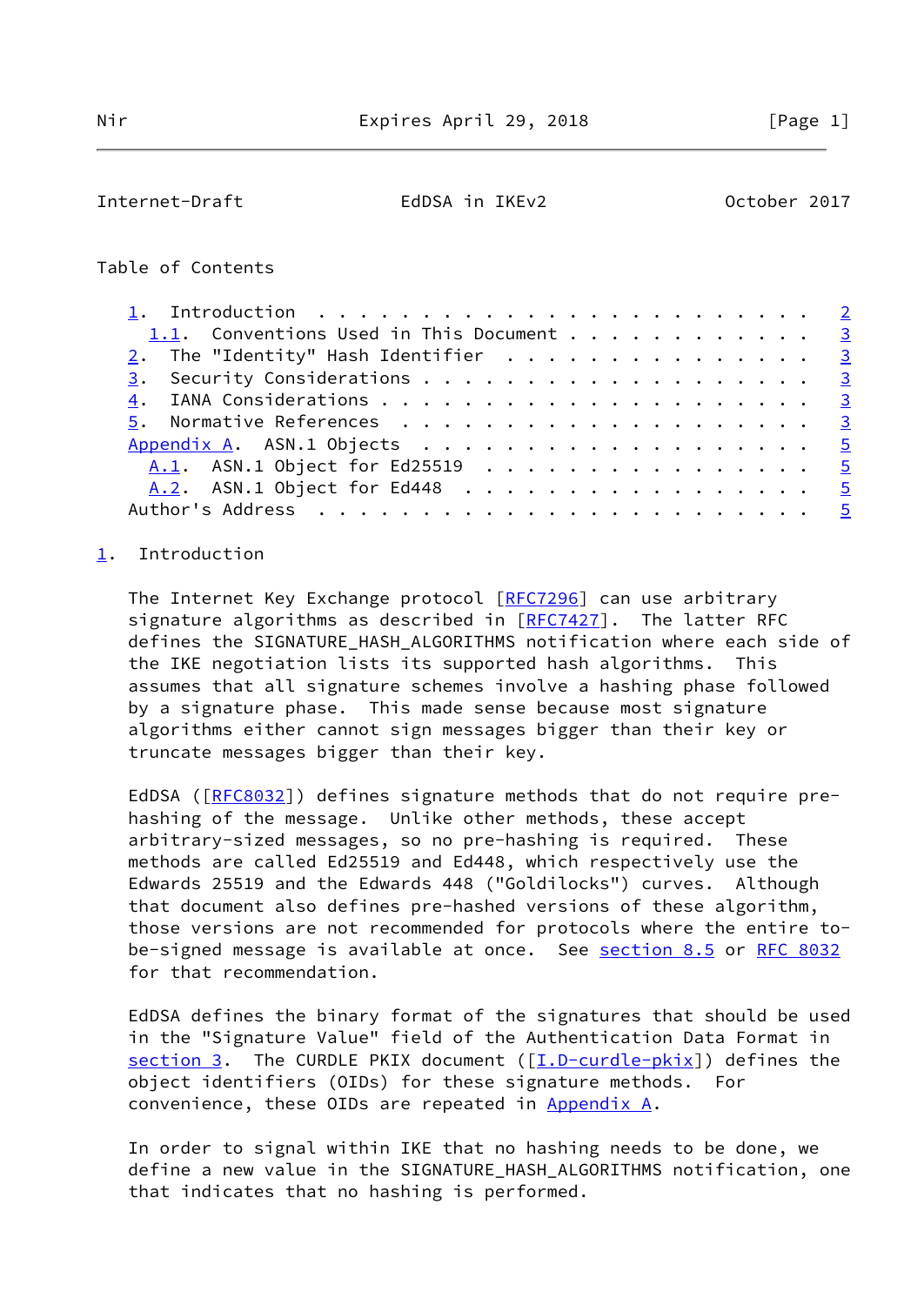<span id="page-2-1"></span>Internet-Draft EdDSA in IKEv2 October 2017

## <span id="page-2-0"></span>[1.1](#page-2-0). Conventions Used in This Document

 The key words "MUST", "MUST NOT", "REQUIRED", "SHALL", "SHALL NOT", "SHOULD", "SHOULD NOT", "RECOMMENDED", "MAY", and "OPTIONAL" in this document are to be interpreted as described in [\[RFC2119](https://datatracker.ietf.org/doc/pdf/rfc2119)].

<span id="page-2-2"></span>[2](#page-2-2). The "Identity" Hash Identifier

 This document defines a new value called "Identity" (value is 5) in the hash algorithm registry for use in the SIGNATURE\_HASH\_ALGORITHMS notification. Inserting this new value into the notification indicates that the receiver supports at least one signature algorithm that accepts arbitrary-sized messages such as Ed25519 and Ed448.

 Ed25519 and Ed448 are only defined with the Identity hash, and MUST NOT be sent to a receiver that has not indicated support for the "Identity" hash.

 The pre-hashed versions of Ed25519 and Ed448 (Ed25519ph and Ed448ph respectively) MUST NOT be used in IKE.

<span id="page-2-3"></span>[3](#page-2-3). Security Considerations

 The new "Identity" value is needed only for signature algorithms that accept an arbitrary-sized input. It MUST NOT be used if none of the supported and configured algorithms have this property. On the other hand there is no good reason to pre-hash the inputs where the signature algorithm has that property. For this reason implementations MUST have the "Identity" value in the SIGNATURE\_HASH\_ALGORITHMS notification when EdDSA is supported and configured. Implementations SHOULD NOT have other hash algorithms in the notification if all supported and configured signature algorithms have this property.

<span id="page-2-4"></span>[4](#page-2-4). IANA Considerations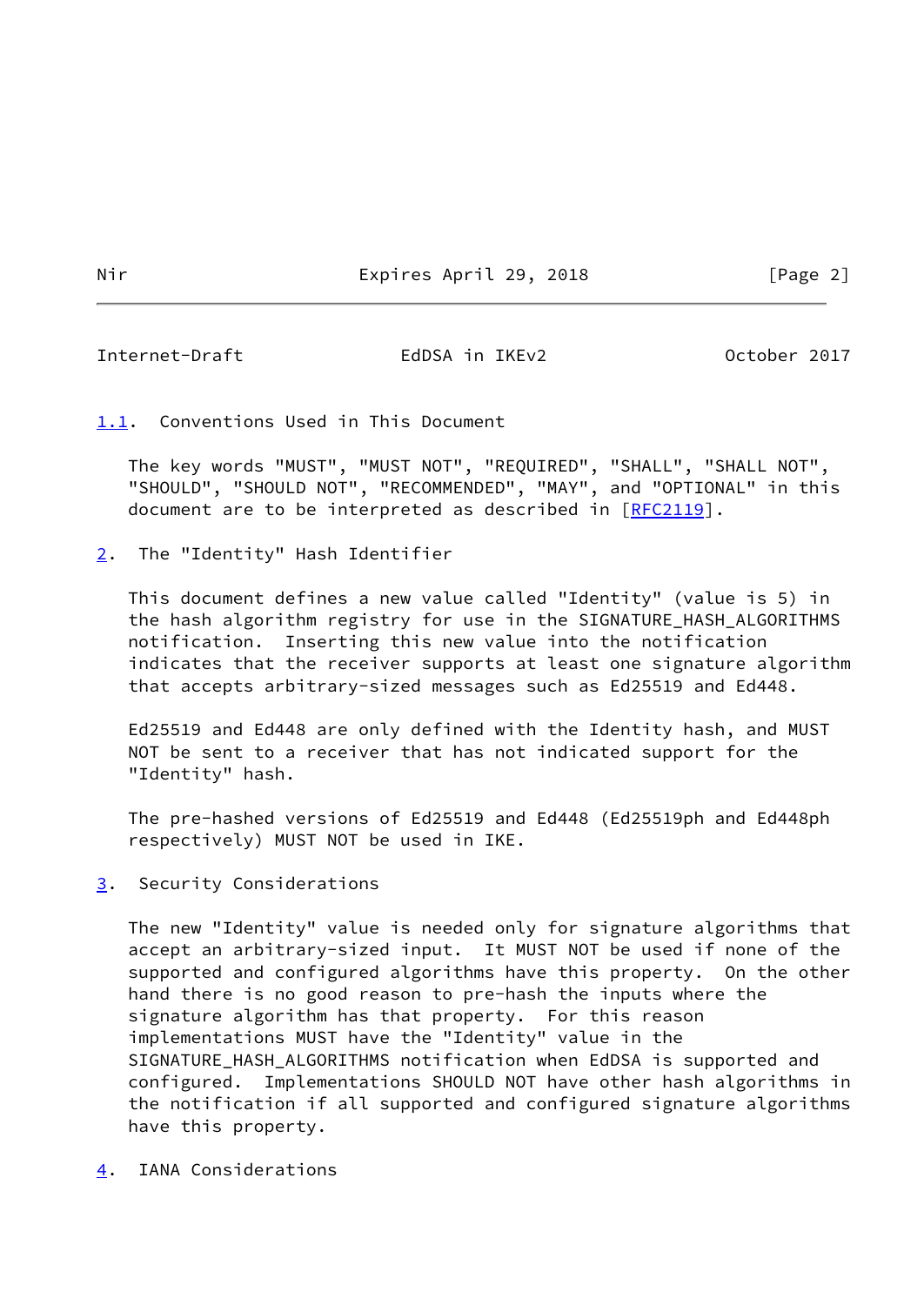IANA has assigned the value 5 for the algorithm with the name "Identity" in the "IKEv2 Hash Algorithms" registry with this draft as reference.

 Upon publication of this document IANA is requested to update the entry with this document as reference.

<span id="page-3-0"></span>[5](#page-3-0). Normative References

Nir **Expires April 29, 2018** [Page 3]

Internet-Draft EdDSA in IKEv2 October 2017

- [RFC2119] Bradner, S., "Key words for use in RFCs to Indicate Requirement Levels", [BCP 14](https://datatracker.ietf.org/doc/pdf/bcp14), [RFC 2119](https://datatracker.ietf.org/doc/pdf/rfc2119), DOI 10.17487/RFC2119, March 1997, <[https://www.rfc-editor.org/info/rfc2119>](https://www.rfc-editor.org/info/rfc2119).
- [RFC7296] Kaufman, C., Hoffman, P., Nir, Y., Eronen, P., and T. Kivinen, "Internet Key Exchange Protocol Version 2 (IKEv2)", STD 79, [RFC 7296](https://datatracker.ietf.org/doc/pdf/rfc7296), DOI 10.17487/RFC7296, October 2014, [<https://www.rfc-editor.org/info/rfc7296](https://www.rfc-editor.org/info/rfc7296)>.
- [RFC7427] Kivinen, T. and J. Snyder, "Signature Authentication in the Internet Key Exchange Version 2 (IKEv2)", [RFC 7427](https://datatracker.ietf.org/doc/pdf/rfc7427), DOI 10.17487/RFC7427, January 2015, <[https://www.rfc-editor.org/info/rfc7427>](https://www.rfc-editor.org/info/rfc7427).
- [RFC8032] Josefsson, S. and I. Liusvaara, "Edwards-Curve Digital Signature Algorithm (EdDSA)", [RFC 8032](https://datatracker.ietf.org/doc/pdf/rfc8032), DOI 10.17487/RFC8032, January 2017, <[https://www.rfc-editor.org/info/rfc8032>](https://www.rfc-editor.org/info/rfc8032).

<span id="page-3-1"></span>[I.D-curdle-pkix]

 Josefsson, S. and J. Schaad, "Algorithm Identifiers for Ed25519, Ed25519ph, Ed448, Ed448ph, X25519 and X448 for use in the Internet X.509 Public Key Infrastructure", September 2017, <[https://tools.ietf.org/html/draft-ietf-curdle-pkix-06>](https://tools.ietf.org/html/draft-ietf-curdle-pkix-06).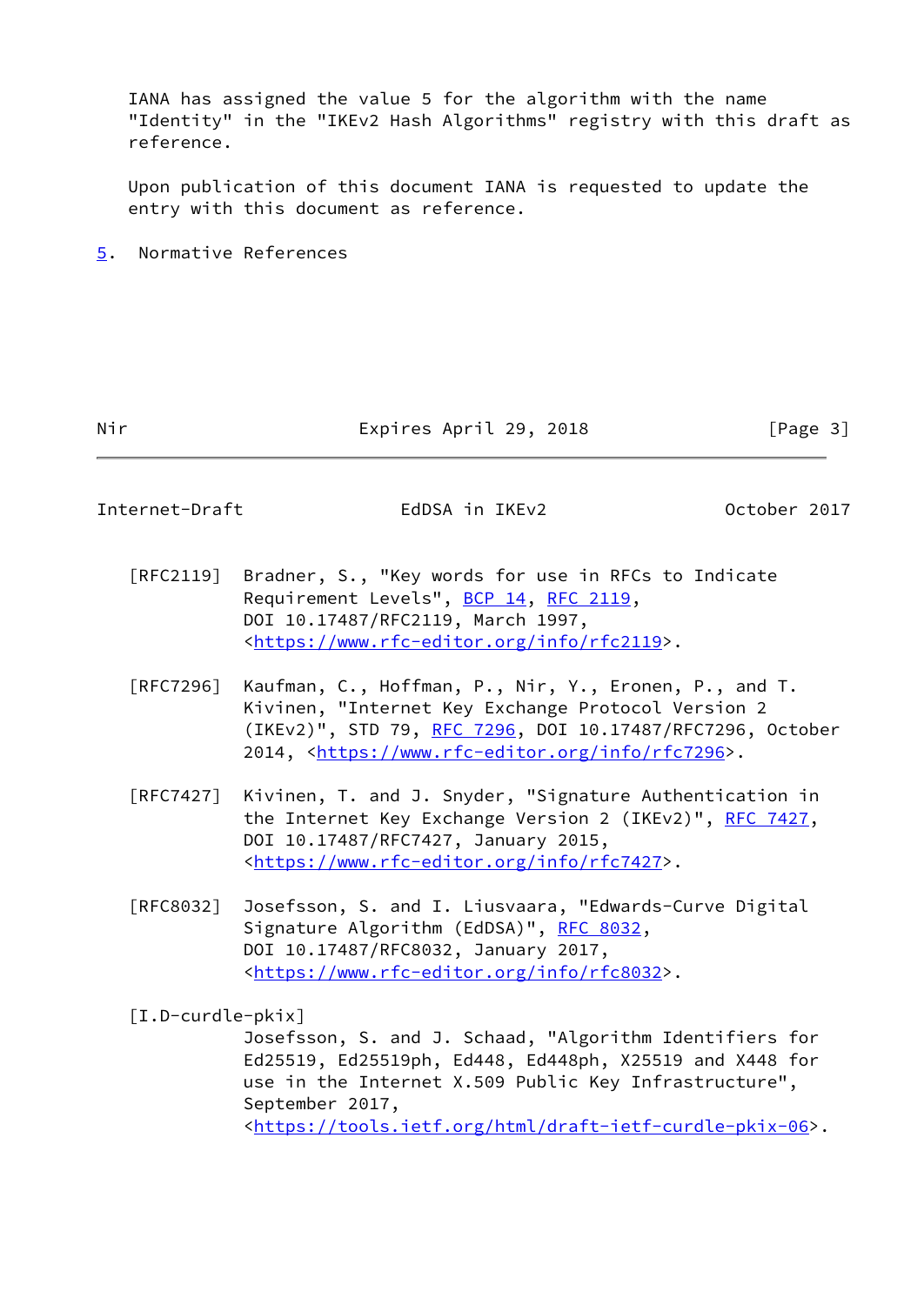Nir **Expires April 29, 2018** [Page 4]

<span id="page-4-1"></span>Internet-Draft EdDSA in IKEv2 October 2017

<span id="page-4-0"></span>[Appendix A.](#page-4-0) ASN.1 Objects

 The normative reference for the ASN.1 objects for Ed25519 and Ed448 is in  $[\underline{I.D-curdle-pkix}]$  $[\underline{I.D-curdle-pkix}]$  $[\underline{I.D-curdle-pkix}]$ . They are repeated below for convenience.

<span id="page-4-2"></span>[A.1](#page-4-2). ASN.1 Object for Ed25519

id-Ed25519 OBJECT IDENTIFIER ::= { 1.3.101.112 }

Parameters are absent. Length is 7 bytes.

Binary encoding: 3005 0603 2B65 70

<span id="page-4-3"></span>[A.2](#page-4-3). ASN.1 Object for Ed448

id-Ed448 OBJECT IDENTIFIER ::= { 1.3.101.113 }

Parameters are absent. Length is 7 bytes.

Binary encoding: 3005 0603 2B65 71

Author's Address